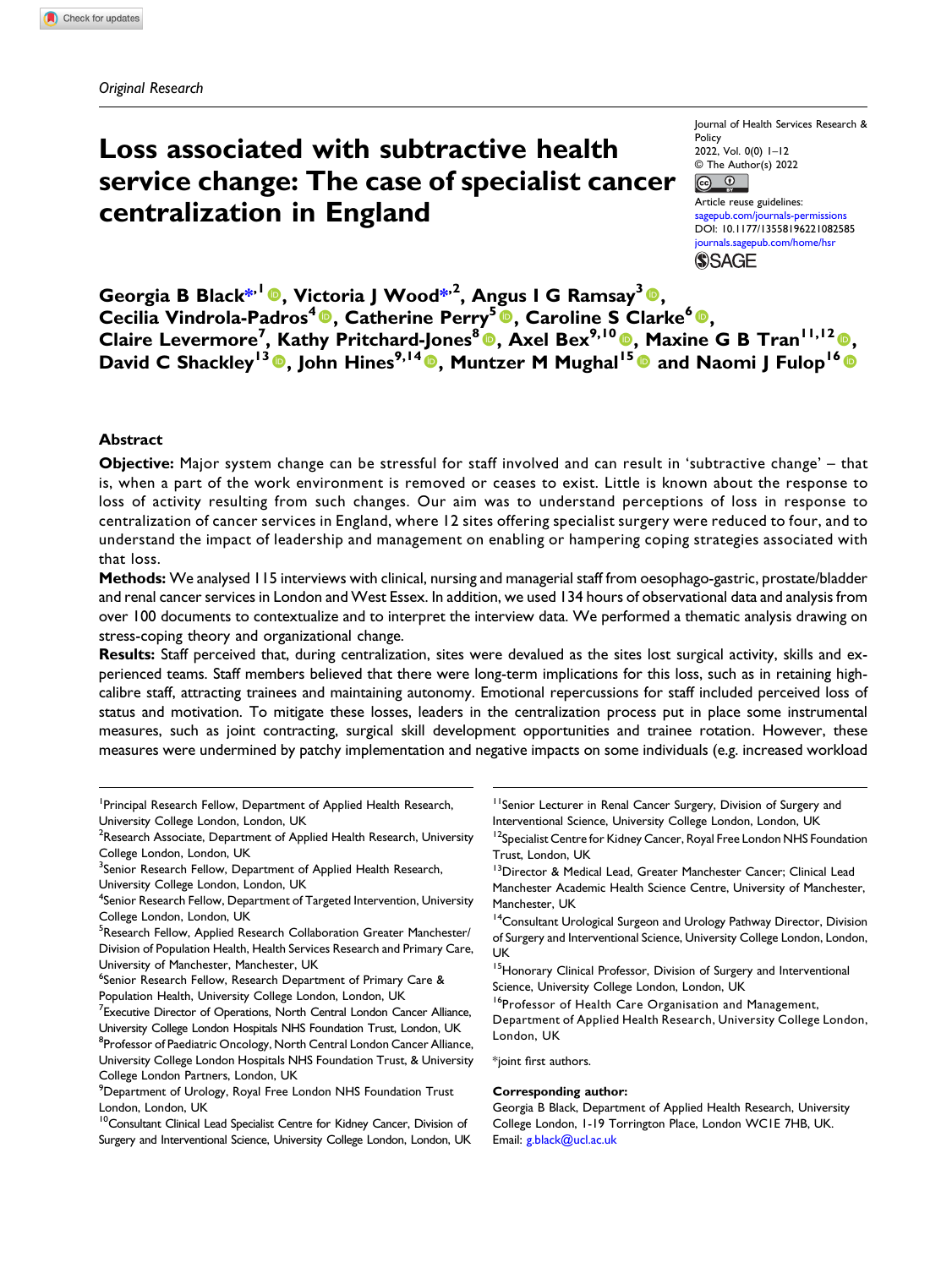or travel time). Relatively little emotional support was perceived to be offered. Leaders sometimes characterized adverse emotional reactions to the centralization as resistance, to be overcome through persuasion and appeals to the success of the new system.

Conclusions: Large-scale reorganizations are likely to provoke a high degree of emotion and perceptions of loss. Resources to foster coping and resilience should be made available to all organizations within the system as they go through major change.

#### Keywords

Major system change, centralization, leadership, organizational loss

# Introduction

Centralization of specialist services moves clinical or surgical activity to high volume centres, with subtractive change (loss of activity) from others, and is an example of 'major system change' (MSC): a system-level intervention coordinated by multiple organizations and care providers.<sup>[1](#page-10-0),[2](#page-10-1)</sup> Centralization is often implemented with the aim of improving quality of care and outcomes through increased volume in a smaller number of units, while addressing challenges of workforce capacity and costs.<sup>[1](#page-10-0)</sup> Research on this topic has identified aspects of MSC, such as factors associated with successful im-plementation,<sup>[3](#page-10-2)</sup> the reasons why it works better in some areas than others<sup>[2](#page-10-1)</sup> and how different approaches to MSC influence the outcome.<sup>[1](#page-10-0)</sup> There is also a growing body of research challenging the underlying assumptions of MSC, and examining its social, cultural and political aspects. $4,5$  $4,5$ 

Studies in the health care sector have shown there are emotional costs associated with organizational change. For example, Fulop et al. found that mergers can cause stress due to uncertainty and change, increased workload and perceptions of being 'taken over'. [6](#page-10-5) Other negative emotions and actions that stem from organizational change include change fatigue, $\frac{7}{1}$  $\frac{7}{1}$  $\frac{7}{1}$  bullying<sup>[8](#page-10-7)</sup> and feelings of loss or grief, even when clinical outcomes are improved by the change.<sup>[6](#page-10-5),[9](#page-10-8),[10](#page-10-9)</sup> Feelings such as insecurity and anxiety may stem from a loss of leadership or fear of not being able to meet new requirements of a role.<sup>[10](#page-10-9)</sup> Emotions associated with organizational change may be experienced differently depending on a person's position within an organization.<sup>[11](#page-10-10)</sup> Feelings of loss may be driven by employee identity, which is disrupted when their organization changes or a connection to it is lost,  $12$  resulting in stress. $13$ 

Change can provoke particularly strong emotional reactions when a part of the work activity or environment is lost.<sup>[14](#page-10-13)</sup> Negative emotions are exacerbated by certain subtractive change processes, such as the threat of redundancy, restricted involvement in decision-making or consultation, lack of support and changes in job roles that increase workload or work complexity.<sup>[13](#page-10-12)[,15,](#page-10-14)[16](#page-10-15)</sup> These emotions can be attenuated over time, especially if the new organization is deemed to be preferable. Leaders and managers can help mitigate negative emotions in relation to subtractive change by offering support.<sup>[17](#page-10-16)</sup> House presents four different types of support: instrumental (material assistance in response to specific needs), informational (advice or guidance), emotional (offering psychological support) and appraisal (of-fering understanding and validation).<sup>[17](#page-10-16)</sup> However, leaders can be unprepared and untrained in providing support<sup>6</sup> or worse and can stigmatize those that show stress or emotion.[18](#page-10-17) Conversely, leaders who become adept at responding to emotional reactions within the system contribute to its robustness and resilience to change.<sup>[13](#page-10-12)</sup>

There is evidence that subtractive change can lead to staff leaving an organization, which, in turn, can threaten the sustainability of expertise within the organization's work-force and, indeed, the very size of its workforce.<sup>[19](#page-10-18)</sup> There is little evidence on how these issues affect whole teams, how leaders mitigate and manage them and/or how leaders attempt to reduce threats to implementation.

#### MSC in specialist cancer surgery in London

Following international and national drives to concentrate specialist cancer surgery in high volume centres (e.g. Gooiker et al.,  $2011$  $2011$ ,  $20$  there was a national policy drive to reorganize services in England.<sup>[21,](#page-10-20)[22](#page-10-21)</sup> In 2010, strategic decision-makers in London and Manchester embarked on this centralization process for a number of specialist cancer services, including bladder, prostate, renal, oesophagogastric, head and neck, haematological and brain cancers.<sup>[23](#page-10-22)[,24](#page-10-23)</sup> The proposed benefits were increased quality of care through enhanced specialist expertise, standardized diagnostic pathways and treatment options, reduced postoperative mortality and variation in care and an integrated network of training and research opportunities across a network of hospitals.[19](#page-10-18) As a result, patients would be provided with better access to 'world-leading' services for their surgery and care. $23$ 

From 2012 to 2016, changes to the provision of cancer services in South of England were planned and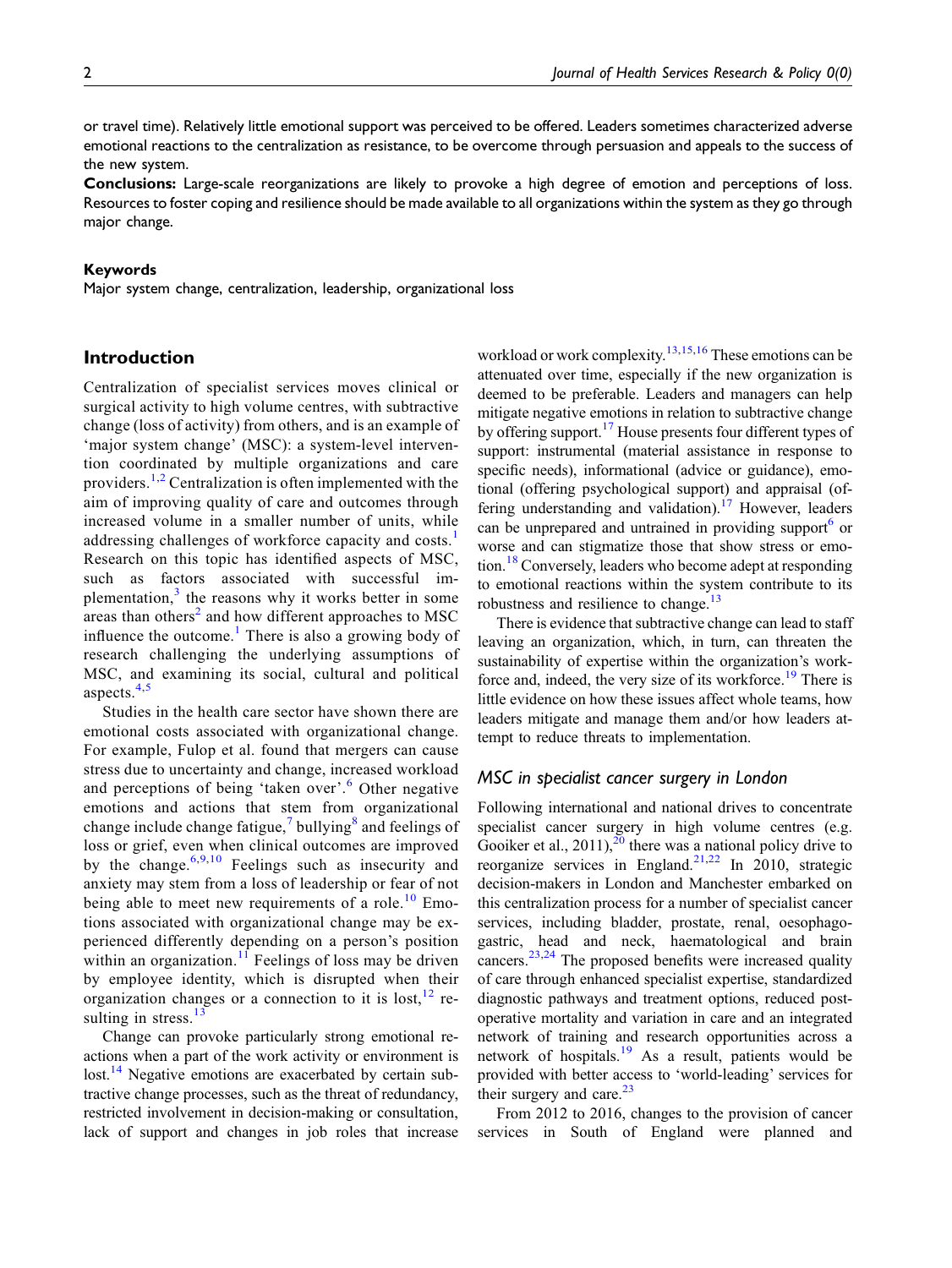#### <span id="page-2-0"></span>Table 1. Profile of interviewees.

| Interviewee group                                                                          | Number |
|--------------------------------------------------------------------------------------------|--------|
| Network managers and other network staff members                                           |        |
| Local context <sup>a</sup>                                                                 |        |
| Patient representatives                                                                    |        |
| Urology Pathway Board <sup>b</sup> members                                                 |        |
| Oesophago-gastric (OG) Pathway Board <sup>b</sup> members                                  |        |
| OG clinicians <sup>c</sup> from hospital organizations (specialist and local centres)      | 14     |
| Urology clinicians <sup>c</sup> from hospital organizations (specialist and local centres) | 30     |
| OG managers from hospital organizations (specialist and local centres)                     |        |
| Urology managers from hospital organizations (specialist and local centres)                |        |
| Total                                                                                      | 81     |

<span id="page-2-1"></span><sup>a</sup>Includes commissioners (staff involved in the planning and purchase of NHS and publicly funded social care services), academics, staff members from organizations outside of the network and representatives from patient groups.

<span id="page-2-3"></span><span id="page-2-2"></span><sup>b</sup>Pathway Boards define best practice along the patient pathway and aim to facilitate delivery of these across the network. These boards are led by clinical pathway directors and include representation from patients, primary care and cancer professionals from all NHS hospitals in the network/system. c Clinicians includes surgeons, nurses, oncologists, allied health professionals, pathologists and radiologists. No clinical trainees or students were included.

implemented. $2<sup>5</sup>$  In a previous paper, we described the nature of the changes. $25$  Four hospital sites were required to develop as specialist centres and 12 had to cease providing specialist surgical activity (see [Online Supplement 1, Table](https://journals.sagepub.com/doi/suppl/10.1177/13558196221082585) [S1](https://journals.sagepub.com/doi/suppl/10.1177/13558196221082585)). The latter were designated as local centres, providing diagnostics and follow-up services (see [Online Supplement](https://journals.sagepub.com/doi/suppl/10.1177/13558196221082585) [1, Table S2](https://journals.sagepub.com/doi/suppl/10.1177/13558196221082585)).

As part of these changes, an organizational network was created to both lead the implementation of the changes and govern the system once implemented.<sup>[19](#page-10-18)</sup> The changes had an overarching programme governance, bringing together independent leadership by a central organization,  $26$  and 'frontline' leadership by clinicians from the various Trusts that run the hospitals, organized by cancer site. $19$ 

This paper is drawn from a wider evaluation of the centralization programme, [RESPECT-21], which analyses planning, implementation and sustainability and the impact of centralization on clinical processes, clinical outcomes, costs and cost-effectiveness and patient experience.<sup>[25](#page-10-24)</sup> Our research focussed on renal, prostate, bladder and oesophago-gastric services. Our aim was to understand experiences of loss associated with MSC and to understand the impact of leadership and management on enabling or hampering coping strategies associated with that loss.

# **Methods**

This is a qualitative study drawing on interviews with key stakeholders in the centralization process, non-participant observations and document review. The study was primarily focussed on interviews drawn from sites that lost surgical activity, but also included interviews with members of the central leadership team. Our research team included health services researchers as well as clinicians from the services being studied. This facilitated recruitment of interviewees and provided insights into our findings. While clinical authors were consulted about the results and contextual factors, the non-clinical authors maintained a critical distance and maintained independence in their interpretations of the data.

# Data collection

The interviews were semi-structured, conducted by three experienced qualitative researchers [CV, VJW, GBB]. A topic guide was developed by the research team to guide the interviews, based on knowledge about the processes of centralization from previous work undertaken by some of the researchers on the project. Further details on our data collection and recruitment procedures are detailed in a prior publication from this study.<sup>[19](#page-10-18)</sup> Topics covered the various stages of the changes, including the proposal to change, planning and implementation.

We analysed 115 interviews with 81 participants (some participants took part in follow-up interviews), conducted between 2016 and 2019. The profile of the interviewees is given in [Table 1](#page-2-0). The interview data came from a wider dataset, collected as part of our larger evaluation work. All interviews were conducted by the authors in person or via telephone, depending on the preference of the participant. All interviews were digitally recorded and then professionally transcribed verbatim. Our interviews gave retrospective information, in that they were undertaken after the implementation of the centralization programme had been completed.

We were supplied with documentary evidence (over 100 documents) by people involved in the planning and implementation of the centralization and by our own online searching. We conducted non-participant observation (134 hours) of relevant board meetings, specialist multidisciplinary team meetings at specialist and local centres and other events associated with the centralization.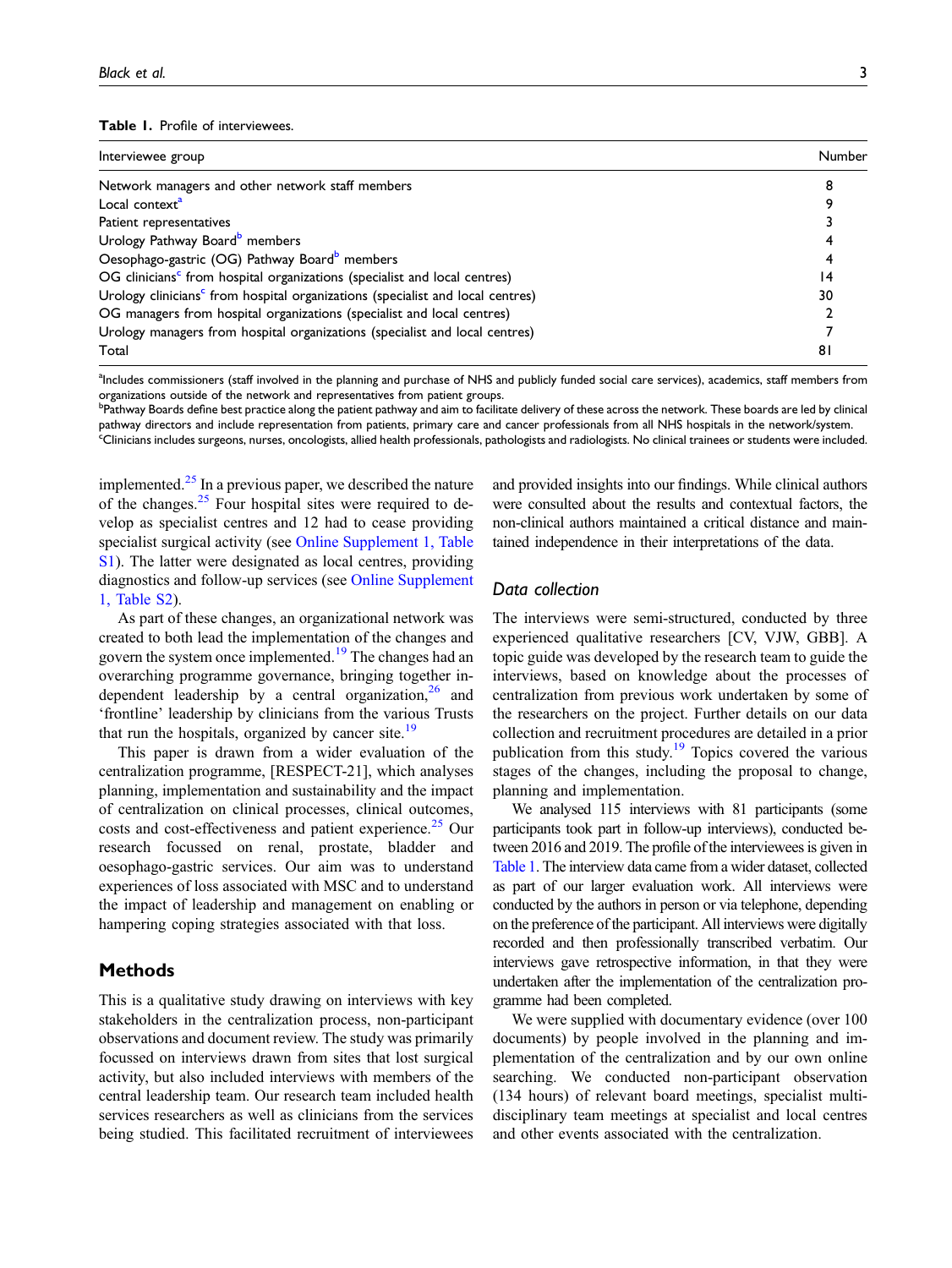

<span id="page-3-0"></span>Figure 1. Relationships between subtractive change, emotional repercussions and support offered.

## Sample

We used fieldwork and snowball sampling to create a purposive sample of key informants involved in the centralization process[.27](#page-11-0) Informants were chosen to obtain perspectives of those planning and leading change and those delivering specialist cancer surgery, to understand the strategies employed and the perceived impact on delivery of care.

#### Data analysis

During initial analysis by three authors [GBB, VJW, CV], all transcripts, field notes from observation and documents were thematically analysed, identifying a recurring theme of perceptions of loss.[28](#page-11-1) Following this, five authors subsequently reanalysed and organized the data into a framework reflecting the different types of loss experienced [GBB, VJW, AIGR, CV, NJF $]$ <sup>[29](#page-11-2)</sup> As part of this process, the analysis was guided by literature conceptualizing organizational change and loss as a stressor by the first authors [GBB, VJWGBB, VJW],<sup>10,[13](#page-10-12)[,17,](#page-10-16)[30](#page-11-3)</sup> and drawing on psychological stress-coping theory.<sup>31</sup> All authors contributed to interpretation and contextualization of the data.

# Ethical approval

The study [Reference 15/YH/0359] received ethical approval in July 2015 from the Proportionate Review Subcommittee of the NRES Committee Yorkshire & the Humber-Leeds (Reference 15/YH/0359).

# Results

Overall, our findings suggest that feelings of loss were timedependent, with subtractive changes being anticipated during the planning and experienced during the implementation phases of the centralization (see [Figure 1\)](#page-3-0). For this reason, our interview quotations are presented with the month and year of the interview.

In the long term, staff at local sites perceived their organizations as being less attractive than before centralization. This was demonstrated by the organizations' difficulty retaining or attracting staff and trainees (see [Figure 1](#page-3-0)). All subtractive changes provoked emotional 'chain reactions' in both the short and long term, with staff experiencing personal loss of status, autonomy and motivation.

[Figure 1](#page-3-0) also demonstrates that the central leadership of the centralization offered support, but mostly in the form of instrumental help, rather than emotional support. Emotional support was focussed on the staff members leading the implementation, rather than those experiencing subtractive change. There was some evidence of using interventions to try to suppress resistance.

# Immediate subtractive change: Loss of activity, skill and continuity

Loss of professional activity and skill. Local units broadly ceased to provide specialist surgical activity following the centralization. Being able to practise specialist procedures was seen as a particularly important component of surgeons' roles. For individuals ceasing specialist surgeries, the longterm impact included loss of skills:

I noticed it when I came to [Trust]…the de-skilling of the local surgeons…If one loses the procedures, it's more inconvenient for the patient, but also it has potential impact on the finances of the hospital and de-skilling of local surgeons. (surgeon, May 2017)

Even for surgeons continuing to practise some surgery at the specialist sites, other skills were lost, such as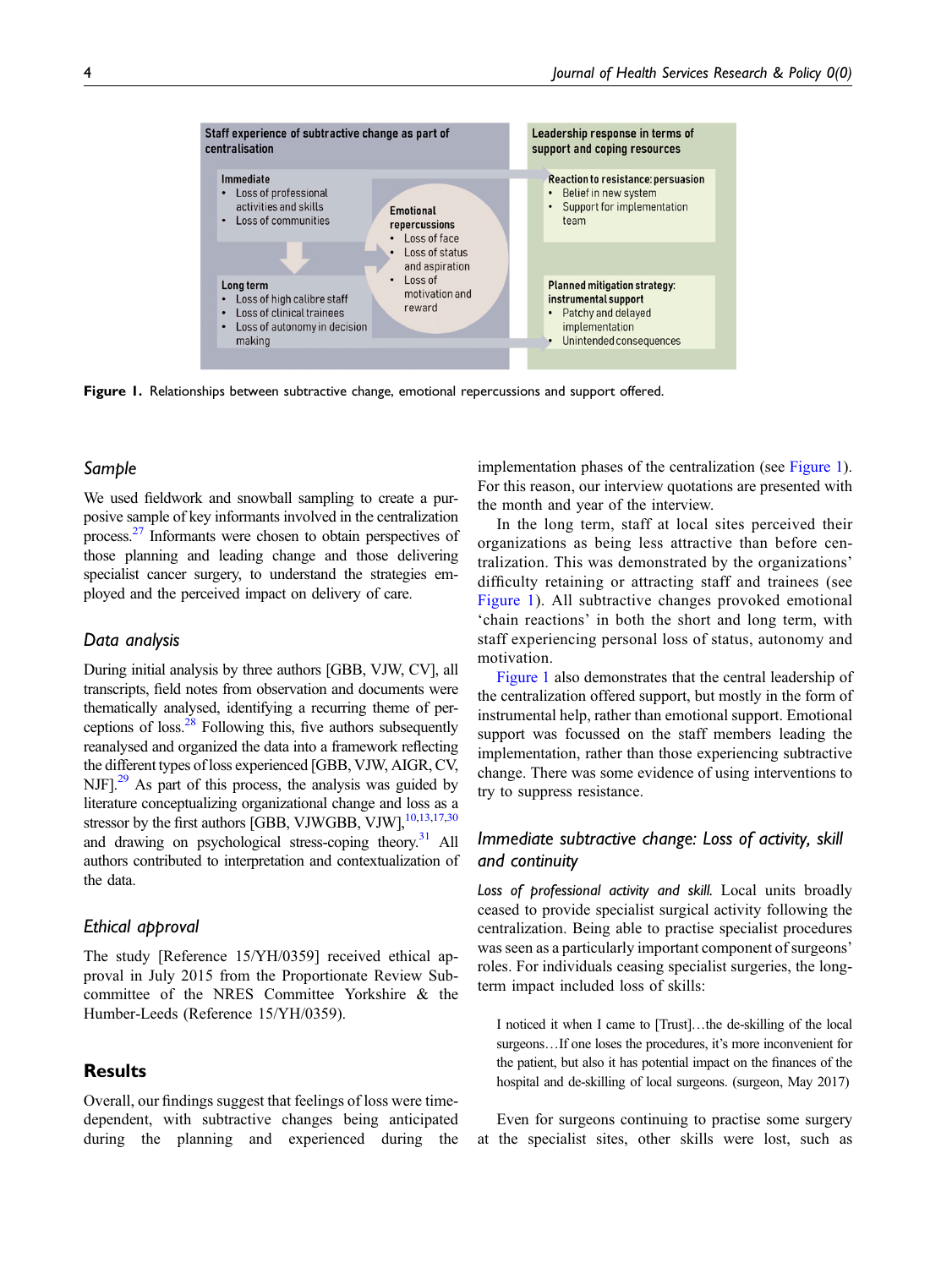postoperative care, counselling and support. This surgeon was carrying out specialist surgery at a Trust that was geographically far from their main employer, meaning that they could not visit patients on ward rounds:

I wouldn't have anything on my job plan to say that I was going to do ward rounds, before or after the surgery. And it would just be to actually go and do the surgery, like any technician. And it just felt very difficult because I wouldn't know whose patients I would be operating on. I felt I wouldn't be able to counsel my own patients, and then wouldn't be able to tell them that I was definitely going to be doing their surgery…I just felt like I didn't really want to be part of a service that I just felt I wasn't able to control the circumstances of my work really. (surgeon, October 2017)

Indeed, despite opportunities to continue specialist surgeries, the centralization still provoked feelings of loss for surgeons, due to the changes in postoperative teamwork. Therefore, some chose to step down, moving to private practice or giving up surgery.

Loss of communities. One document supporting centralization we sighted said the process was designed for local and specialist sites to be 'integrated' and 'coordinated', with "Hub' and 'spoke' surgeons to work together as a team' (service specification document for oesophagogastric cancer). But specification documents included few instructions for achieving this beyond videoconferencing, handovers and joint multidisciplinary team meetings.

Unsurprisingly, then, participants saw their local clinical environments as communities that had been destabilized by the centralization, resulting in reduced workplace interactivity and continuity of care. Maintaining close continuous contact with patients and families throughout their care was seen to be an important part of the community structure:

It was nice because I would visit them daily. Because you get to know the patient, you get to meet their families as well and you support the family...that aspect of it I miss greatly. (clinical nurse specialist, August 2018)

The same interviewee said that, after the reorganization, these aspects had been lost and that the reorganization added greater distance to the relationship between patients and specialist nurses working in the local hospitals:

I think what's lost in all this is…the rapport the cancervulnerable patients develop with their professionals in the local hospital. (clinical nurse specialist, February 2017)

Surgeons also valued the rapport built up through sustained contact with patients. Even surgeons who supported the concept of centralization felt regret at the loss of continuity of care, and this persisted two to three years into the reconfiguration, as revealed in our follow-up interviews. Instead, patients were now attended by a network of consultants across different Trusts. For example, one surgeon in a local hospital explained that they would currently assess a patient, who would then be seen by a different consultant in the multidisciplinary team meeting within the same hospital. The patient would then meet a third consultant in the specialist hospital for a discussion and be operated on by a fourth. In contrast, before the centralization, that surgeon would be present from the patient's first to last appointment sometimes over as long as three years of treatment.

Familiarity and faith in the close working relationships between surgical and non-surgical colleagues was also affected by the centralization. One participant highlighted that it was hard to recreate this sort of community artificially:

I think when you have got your surgeons in one place and your oncologists in a different site you lose that close working relationship…You lose some of that sort of natural teaching and sort of development in the department which happens naturally. You can try and make it happen artificially by arranging meetings and things, but it's just not the same. (oncologist, August 2018)

Long-term subtractive change: Loss of staff, trainees and autonomy. Staff at local sites perceived that centralization meant their services became devalued. This made continuation of routine clinical activity challenging, and there were concerns about decreasing standards of patient care. For example, local centres had to provide care for patients with postoperative complications. Due to their status as local centres, they did not have surgical staff with the right skills to manage them, and staff from the specialist centres would not come out to see the patients locally:

It's much more complex than it ever was. The surgeons from the [specialist centres] should come out to the sites where the patients actually live rather than making the patients travel to them...Again, complications, complications come back to us. All the complications of their surgery or whatever bounce back to us, which is a shame because we haven't got the surgeons now. We've been de-skilled, so the surgeons here will slowly over the years not have the skills to sort that out. (surgeon, November 2016)

Loss of high-calibre staff. Surgical participants at local sites perceived benign activity as less prestigious and interesting to ambitious professionals, and therefore, they were losing staff to specialist centres. Hospitals were also no longer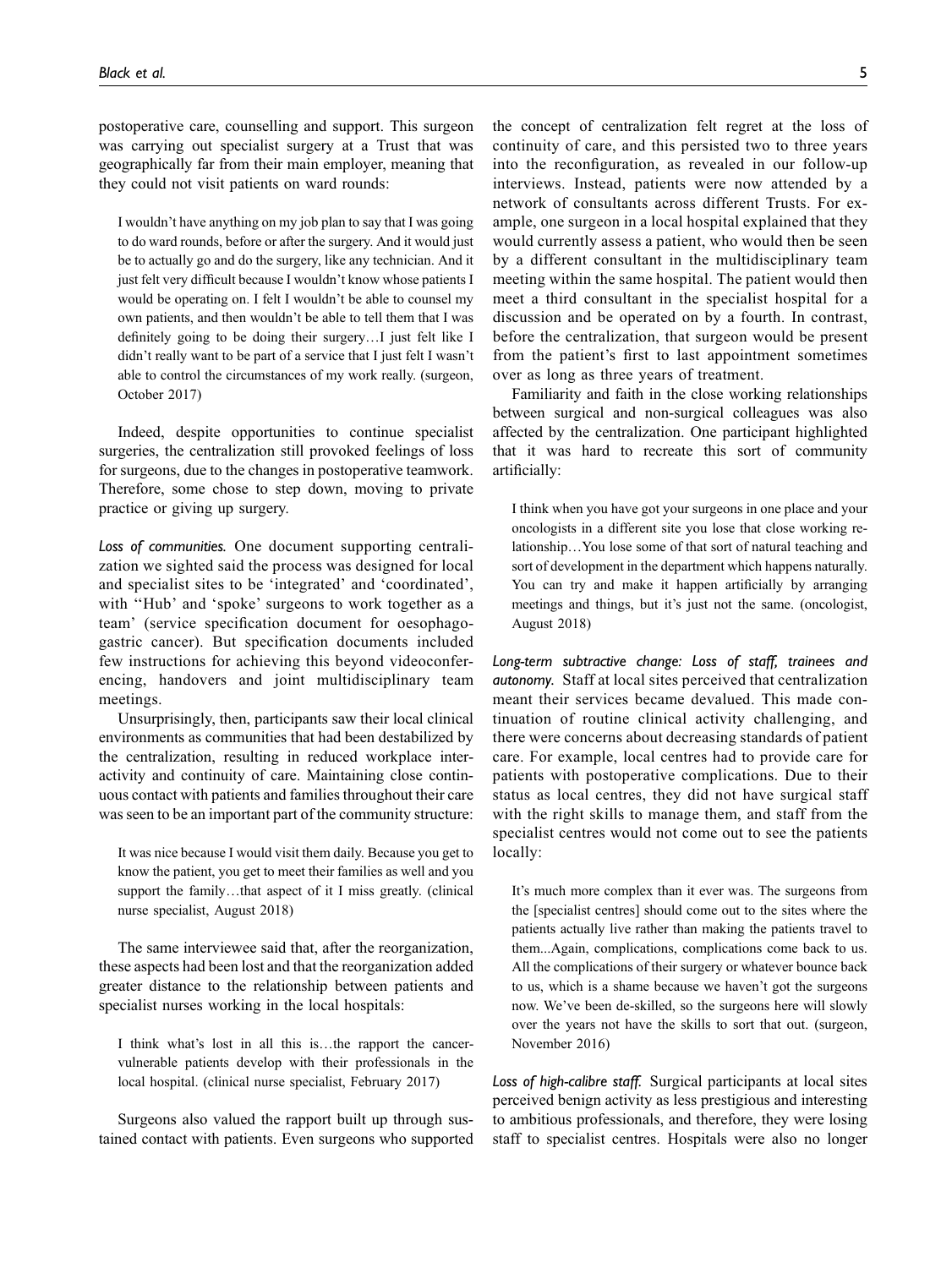'able to attract high-calibre' staff nor able to retain them (surgeon, February 2017). Another surgeon commented:

We're struggling to recruit new consultants because we can't offer a sub-specialty service…Having no sub-speciality interest available to them, or very little, does not make the job attractive (surgeon, November 2018)

This effect extended to nursing staff, who were perceived as being more interested in specialist environments. As one surgeon said:

We find it very hard now to recruit CNSs [clinical nurse specialists] because we're not really a cancer centre, so CNSs will go to places where they see centres, so they will go to [hospital]. So to recruit here for CNSs has been a nightmare. We've been on recruits after recruits, but, of course, why should somebody want to be a CNS here when they're not doing all the sexy stuff? Can't blame them, so it's...made recruiting very difficult. (surgeon, November 2016)

Concerns were raised about the risks to patient safety, with fewer skilled staff in the local site. For example, patients being readmitted locally in an emergency with complications which required specialist surgical knowledge or skills would be at risk (surgeon, follow-up interview, April 2019). The process was perceived as gradual:

We haven't got the surgeons now, we've been de-skilled so the surgeons here will slowly over the years not have the skills to sort that out…There are situations now which are more dangerous because the surgical skills are being lost. (surgeon, November 2016)

Loss of clinical trainees. Participants noted that the loss of specialist surgical activity also gave them less power to recruit medical trainees. Trainee positions are determined through relationships between the network and training organizations (e.g. NHS deaneries). Staff reported widespread vacancies, increased use of locum doctors and feelings of impermanence. Some hospitals were described as 'no longer attractive for junior doctors to come in for training' (surgeon, October 2016). This included medical trainees, who require exposure to different types of work during their training, which the local sites were unable to provide:

There isn't much to attract a prospective consultant or a trainee to the unit unless they just want to learn very general urology work, which not many trainees want to do…Certainly, not many consultants' ambition when they start their training is to end up in a small unit not doing any specialist work. (surgeon, follow-up interview, March 2019)

As well as medical trainees, participants perceived that they had lost important capacity and resources in perioperative care such as anaesthetic trainees. Furthermore, participants worried that this put their remaining activity at risk, and felt that this had caused delays for patients, lower standards of care and loss of income to the Trust. The problem was seen to be particularly problematic for surgical trainees:

It's de-skilled us in pelvic surgery, it's de-skilled training, our trainees don't get exposed to pelvic surgery so they really are getting de-skilled. So we've got whole generations of surgeons coming through who've never really done any big major surgery, so that's very poor. (surgeon, January 2017)

Loss of autonomy in decision-making. Surgeons who remained at local sites incurred further perceived loss of status as decision-makers around patient care. From an early planning stage, it was agreed that professionals at the specialist sites would be given responsibility for deciding on patient treatment options ('It was not always necessary for decision-making and delivery of cancer care to be in the same place', Pathway Board Minutes, July 2012). After implementation, this resulted in perceived loss of autonomy for local doctors:

Our local doctors, they felt like our rights have been taken over. You see, we have very experienced doctors and they decided, okay, this patient has this grade of cancer, this stage of cancer, this man needs surveillance…We still need to discuss this information with the cancer centre to double check whether my decision is right or not…It's kind of double checking, so our doctors feel like, you know, they have taken over ruling authority. (clinical nurse specialist, May 2018)

Loss of autonomy was felt acutely as a loss of 'rights', with decision-making characterized as a crucial part of the professional identity of a doctor. Participants in specialist centres did not share this sentiment, and perceived the local sites as part of the multidisciplinary decision-making (e.g. surgeon, July 2016). This suggests that loss is not only an experience of changes that take place, but also related to perceived lower status as a local site.

# Emotional repercussions of subtractive change: Loss of self-image, status and motivation

Losing the bid: Loss of face. Loss of face is a feeling of decreased self-image, often in a situation where someone has struggled to maintain a position of responsibility. $32$  At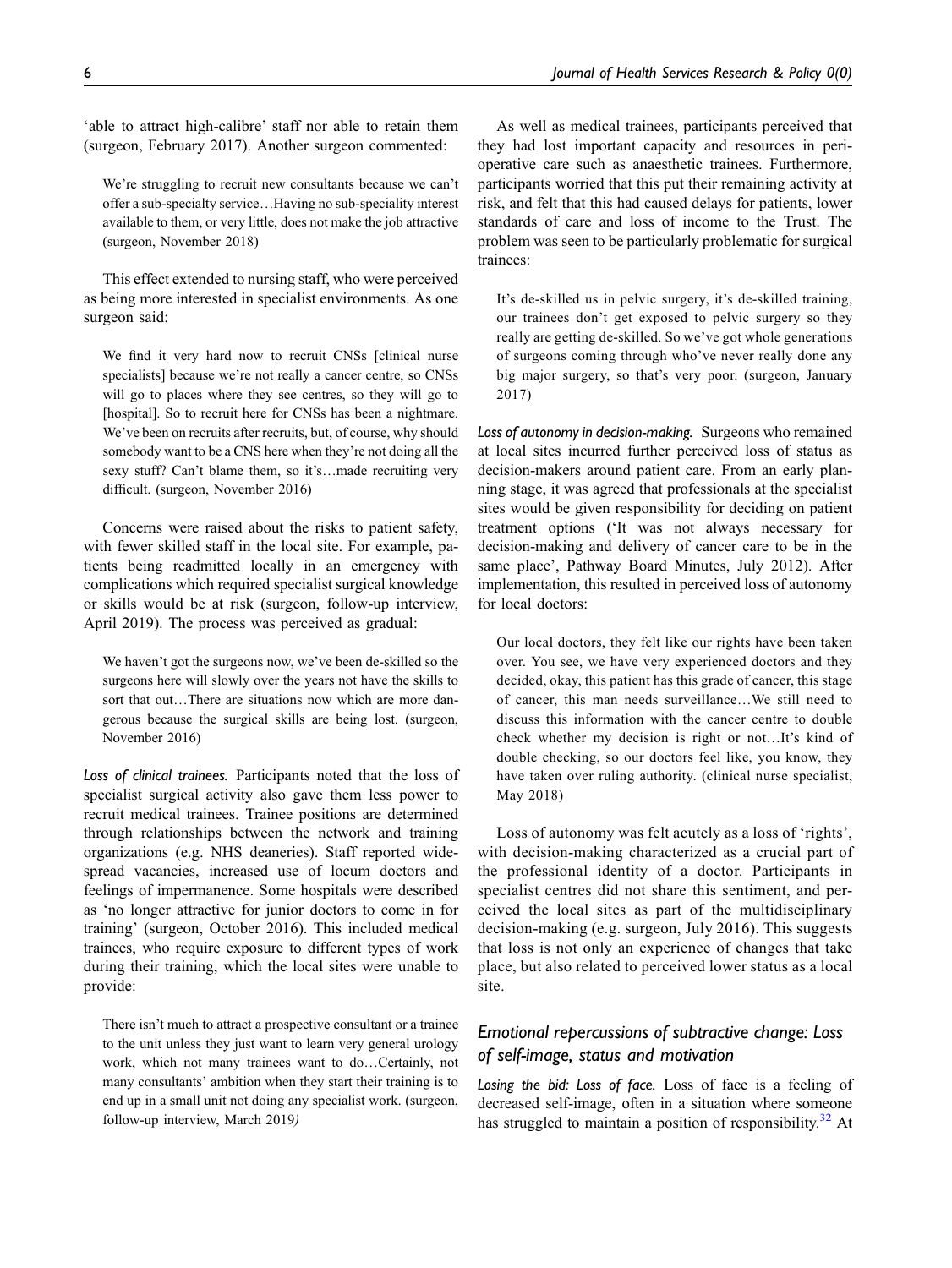the beginning of the process of reorganization, hospitals hoping to host a specialist surgical centre were required to submit a bid. While six bids were received, only four were chosen, and this was experienced as a loss of face by staff in those hospitals that were unsuccessful. Participants described their feelings of failure to represent and support colleagues within the Trust:

Everyone thinks you're a failure then. You've failed, because you didn't bring it home. And that goes for the team and the surgeons and the site…It really felt like you failed to deliver on something that you should have been able to get (oncologist, July 2018).

The emotions accompanying this loss may have been exacerbated by the visible nature of the bidding process to colleagues inside their own Trust and peers across the region, and the values associated with being a specialist centre.

Loss of status and aspiration. Losing the bid to be a specialist surgical centre also had an impact on the internal career narrative of some surgical staff, who felt that status as a 'successful team' had been lost in the period just after the reorganization. For instance, this surgeon suggested:

I'm sorry if I appear to be negative but… you have to appreciate that from my point of view I came here, I built something up over many years and we had very good results and very good outcomes and I had always been led to believe that if you had good results and good outcomes then you would do well. But unfortunately our outcomes have not been considered and everything that I ever built up has been taken away…and I have nothing anymore (surgeon, October 2016).

Here, the high degree of emotion appeared to be related to the loss of personal status, which threatened the staff member's identity.<sup>[13](#page-10-12)</sup> This is a specific challenge with centralization, and MSC more widely, where services may experience loss despite performing well in their day-to-day work (here, being a surgical centre). This exerts a particular emotional impact:

So what we have done is we have taken something really good and certainly I'm talking about this collaborative, this is not a generalisation about other collaboratives etc. etc. - we're quite unique, and we have destroyed it. (surgeon, follow-up interview, April 2019)

This particular emotion may have become less intense as individuals adapted to the new system; indeed, some staff went on to work at the newly designated specialist centre. In

their follow-up interviews, some interviewees described experiencing positive status in these new roles.

I adapted - I became a laparoscopic surgeon. I did 200, 300 laparoscopic operations. Then [i.e. previously], I was lagging behind because the world was going robotic, and this change of gear gave me the ability to be back at the forefront again. (surgeon, March 2017)

Loss of motivation and reward. While specialist surgery was centralized at specialist sites, other forms of surgery (e.g. benign work) continued at the local sites. One of the consequences of not being able to practise specialist surgery was the feeling of having lost the rewards of this type of work. Some nurses reported that loss of specialist surgical activity was demotivating, whereas others were not really affected by the changes: 'We are patient advocates. So where the patient goes, for me, as long as I'm there to support them, it doesn't really matter' (clinical nurse specialist, March 2017). However, this nurse joined the institution when changes were already underway, suggesting that their organizational identity and site attachment had not been challenged by the centralization process. $^{12}$  $^{12}$  $^{12}$  This highlights how the loss of motivation and reward individuals experience may be reliant upon their individual circumstances and their association with the institution before the changes occurred.

# Support and coping strategies offered

We identified various strategies offered during the implementation phase, usually by the central leadership team and other managerial roles. Anticipation or expression of loss from staff at local sites was often countered by an offer of instrumental support – for example, offering joint contracts, collaborative interventions or educational opportunities. Emotional support was mentioned far less often, particularly in relation to short-term loss experiences, and normally in the context of supporting other members of the implementation team.

# Coping with short-term loss: Persuasion

Central leadership figures acknowledged the emotional aspects of loss. They characterized their own role in several different ways, including 'bridging' and 'persuading'. Ultimately, leaders had such a strong belief in the intended benefits of the centralization that they relied on this as a way of rationalizing the necessary emotional difficulty of the process. For example, one director suggested that people should not be judged for their emotional reactions, but balanced this against the fact that the changes were 'wanted':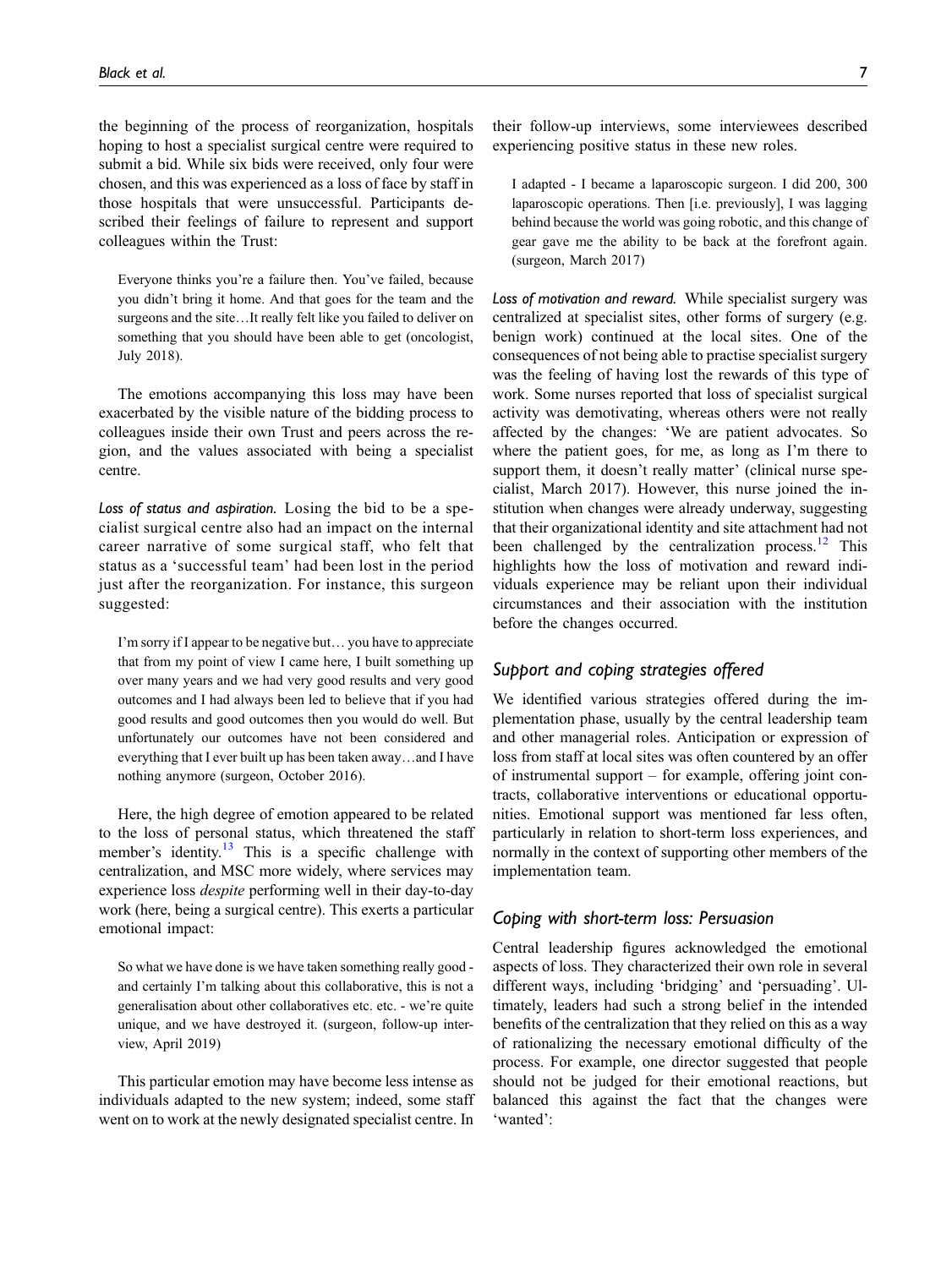I think you have to understand the emotion and not say people are right or wrong, but just relentlessly try and, well, be transparent…I think that we try to play that role bridging between commissioners and providers [i.e. hospitals] and between different providers and with the public to try and help through the commissioner-led new models of care that the providers, to be fair, wanted to enact (network manager, January 2016)

Leaders sometimes portrayed concerns about loss as resistance. The leaders gave support to keep people 'on board' through persuasion and collaborative approaches:

The biggest thing was persuading people and keeping them on board when they didn't think it was a good plan…Making sure they're involved in the decisions around what is the programme going to be, so that they feel that the end game is something that they have owned even though they didn't like the idea in the first place. (senior hospital manager, April 2016)

Another participant said she drew on altruism to help promote the changes:

As much as you like to get everybody's emotional involvement, I think sometimes it's kind of like looking at the greater good, in terms of this is necessary…and just selling that for what it is. I think one of the hindrances that we had is because of resistance; otherwise, some of these things could have happened many years ago. (clinical nurse specialist, March 2017)

Similarly, another leadership figure felt that dwelling on loss was unhealthy for the service, and offered support through trying to get local staff to refocus on positives relating to the new service:

If you get locked into this focusing on what you feel you've lost, you have to acknowledge that and work through it, but if you get stuck with that, then it does tend to be, I think, it can prevent the service thriving. (clinical director, August 2016)

Therefore, acknowledgement of emotional reactions to the short-term processes of the centralization was broadly characterized in terms of overcoming resistance. Support was offered only in relation to the promise of a successful new system and in enabling the work of pathway directors who had a particularly stressful set of activities in persuading others. However, the promise of a new, effective system may have helped some staff members to forge new identities after the change.

# Coping with long-term loss: Instrumental support

From 2016 to 2018, centralization leaders provided a multidisciplinary team 'improvement programme' to

develop common protocols for decision-making about patient pathways, but also to support clinicians in local sites. Local leaders were assigned coaches and operational support to make improvements in standardizing multidisciplinary team protocols. This may have mitigated the loss of autonomy reported in the theme of long-term subtractive change; however, we did not ask about this specifically in our interviews.

In order to bring the requisite expertise to specialist centres while mitigating the loss of staff at the local sites, joint contracts were advertised, so that some surgeons, oncologists and clinical nurse specialists were able to work in both specialist sites and their original local site employer. This meant that some team members retained familiarity with each other, and patients experienced greater continuity, through contacts with the specialist and local sites. These measures were effective in overcoming long-term loss: surgeons with joint contracts were better able to cope with professional loss if they were provided with the opportunity to gain new skills by working at the specialist centre. As a result of this, they felt like they had gained from the reorganization. For instance, one surgeon from a local site with a joint contract to a specialist site said:

I evolved. There is a process of evolution. Those who don't go through that process of evolution stagnate and become unsuccessful…I was lagging behind because the world was going robotic and this change of gear gave me the ability to come back to the forefront again. (surgeon, March 2017)

Despite the success of this support measure, there was a perception that these contracts were not open to all. Some suitably qualified surgeons were initially offered the opportunity and then felt prevented from doing so as contracts were offered to younger surgeons:

This is a bone of contention for [our hospital], that in the other units a surgeon from that unit is going down [to the specialist centre] and doing the operation. In our unit actually that hasn't been allowed (surgeon, May 2017)

For those who took up the opportunity to work at the specialist sites, there were also unintended consequences, with added stress for employees with joint contracts through the logistics of travelling between sites:

We had an agreed job plan, and obviously working across different sites is always difficult for anybody. So personally it's difficult, because I'm having to go to different sites, so that often happens between sites when you're working in both sites. (surgeon, follow-up interview, February 2019)

This highlights that resources that mitigate stress and loss at an organizational level may still induce stress at an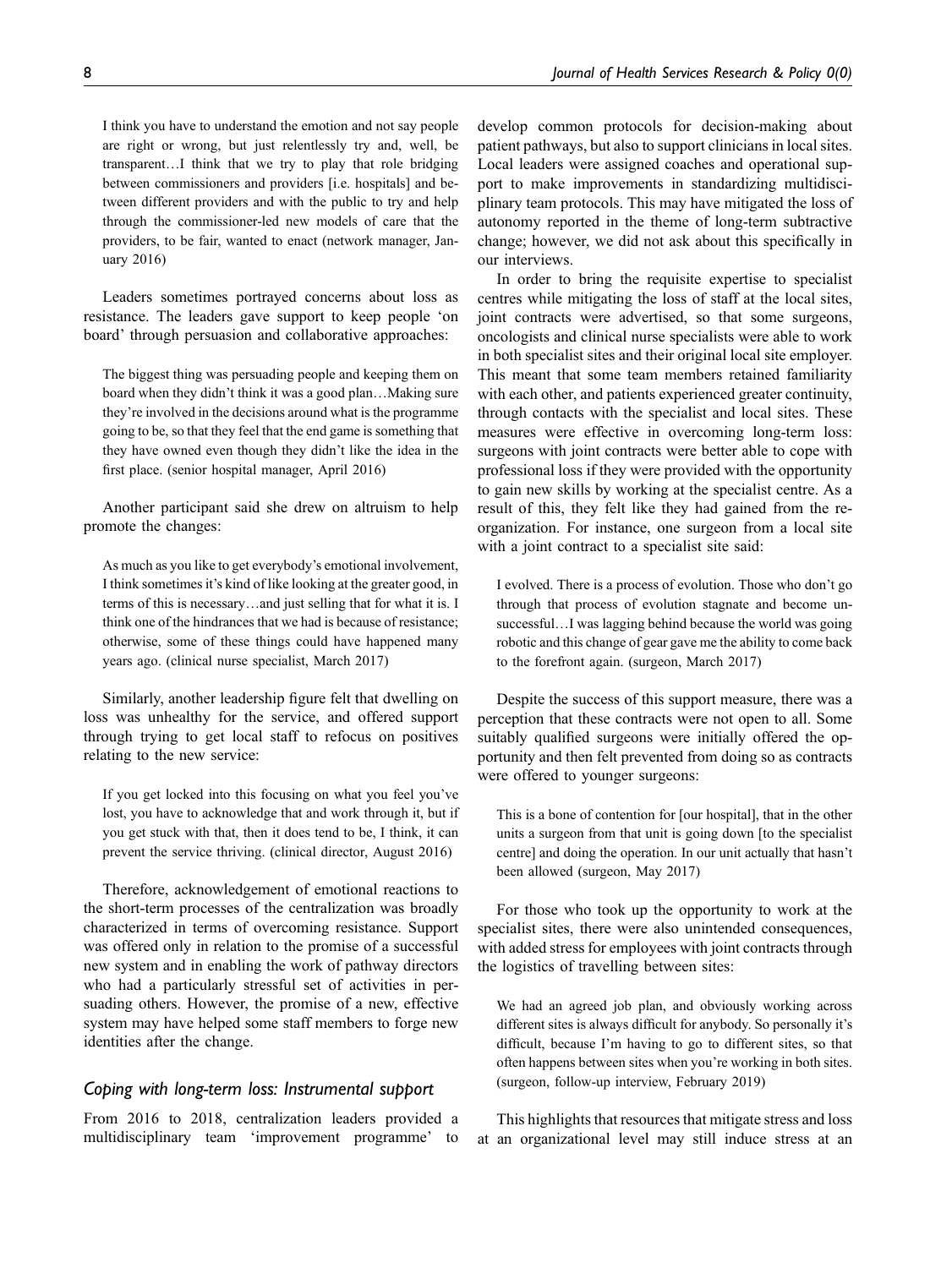individual level (e.g. increased workload or travel time), as staff struggle to cope in difficult circumstances.

In other cases, instrumental support measures were not delivered. For example, leaders suggested that consultants from specialist sites could hold joint posts with the local centre, but specialist surgeons were reluctant to travel to the local unit. The hospital was consequently running on a locum-based service, and the lack of permanent doctors was perceived to be a risk to the long-term stability of the hospital (manager, in first and follow-up interviews, July 2018 and February 2019). Plans were made to mitigate some professional losses by putting trainees on rotation across specialist and local hospitals, but this arrangement had not been put into place by 2019:

One of the discussions that we had was that we will have trainees. We will rotate the trainees across the two hospitals, which is again part of looking at staff training, the third education, which has not happened. And if a trainee had a rotation that included working in both the hospitals as one job, then the impact would be less. (surgeon, follow-up interview, February 2019)

This demonstrates that instrumental resources, such as training rotations, may have been more difficult to implement than other aspects of the system change. Leaders may not have prioritized these sorts of measures to mitigate the stress of losses consistently.

#### **Discussion**

Immediately following centralization, staff experienced subtractive changes such as loss of activity, skill use and interaction with familiar team members. Over time, staff at local sites perceived shrinking, de-skilled and destabilized teams. Both individual staff members and their host organizations felt devalued, and people experienced loss of status and motivation.

Our results also highlighted how leaders put some instrumental measures in place in the centralization to mitigate these losses through joint contracting, surgical skill development opportunities and trainee rotation. However, these measures were partly undermined by feelings of inaccessibility (e.g. not all surgeons felt encouraged to apply for joint contracts) and negative individual consequences (e.g. increased workload or travel time). Relatively little emotional support was offered, and emotional reactions to the centralization were often characterized as resistance, to be overcome through persuasion and appeals to the success of the new system. Instead, leaders of large-scale change should anticipate and empathize with these feelings, and offer enhanced support of different types (*i.e.* instrumental, informa-tional, emotional and understanding/validation)<sup>[17](#page-10-16)</sup> to help

loss sites manage the change effectively. Furthermore, resources that generated a benefit to individuals (such as joint posts) could be to the detriment of the local organization, and vice versa.

Professionals reported tangible anxiety that patient experience and perioperative outcomes had worsened through the de-skilling of staff, and that the organization was severely compromised; however, specific examples of patient dangers were not given. Our study did not collect data that could substantiate or refute these anxieties. Another study of MSC noted that being able to see improvements 'on the ground' reduces clinicians' fears;<sup>[33](#page-11-6)</sup> however, the improvements may be less visible in local sites. For context, these findings about loss come from the wider dataset, whereas most interviewees (including those in local units) felt the reorganization was positive and that conducting a higher volume of specialist surgery at a designated centre was the best option to maximize patient benefit.

This analysis builds on previous studies of major system and organizational change by reinforcing the conceptualization of change as a stressor $6,10$  $6,10$  and a loss.<sup>[13](#page-10-12)</sup> Models of leadership change, such as Bridges et al., also highlight that emotional reactions evolve over time, beginning with feelings of being threatened, expressions of grief and sadness, followed by openness to change and the establishment of new routines. $34$  We did not observe some of the features of change outlined in this model – such as feeling distracted or bargaining – which may be because participants forgot these initial experiences by the time we interviewed them. Our study makes a novel contribution by highlighting the competitive processes associated with loss incurred in centralization, restricting specialized activity to particular individuals and creating a hierarchy by giving decision-making powers and resources to specialized sites. These findings are relevant to other forms of loss, such as decommissioning.[35](#page-11-8)[,36](#page-11-9)

Our findings also concur with studies that say leaders of MSC have a responsibility to engage with their stakeholders in the emotional repercussions of change. New ways of thinking about leadership suggest that emotional connectedness and values are important, $26$  as individuals feel more resistant to MSC when it is discordant with their own values. $37,38$  $37,38$  Our study suggests that values are important but potentially insufficient in building the resilience needed to cope with change across the whole system, as they cannot account for abrupt changes in team composition and staffing shortages.<sup>[39](#page-11-12)</sup> We also echo concerns articulated by Fraser et al. about leaders' use of clinical arguments or evidence of 'suc-cess' in persuading stakeholders to drive home MSC.<sup>[40](#page-11-13)</sup> In our own study, participants agreed with centralization in principle, but resistance was generated by concern for the long-term success of organizations and individuals.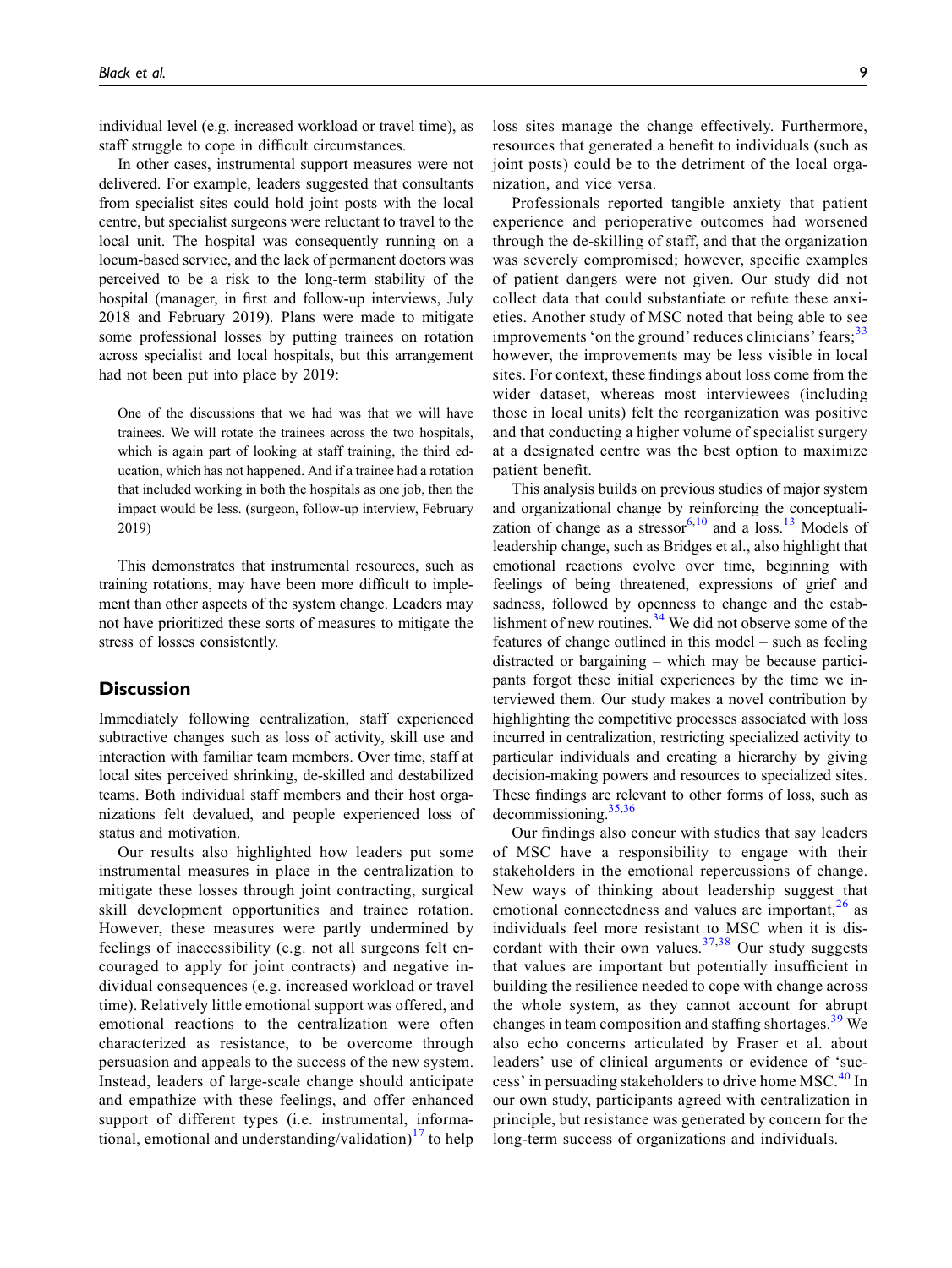# Implications for practice

Leaders of this MSC were able to centralize specialist cancer surgery, with the aim of improving patient outcomes. However, they inadequately managed the stress of loss, particularly in terms of providing emotional support in the implementation phase of the process. Leaders of MSC should carefully consider the timing of planned indirect changes such as training and skills development. If these are deprioritized until after the main service changes have occurred, they may never be implemented, leading to staffing gaps and risks to patient safety.

It is also the responsibility of leaders of centralized services to consider social interactions and team dynamics. More could be done at the local level to help individuals cope with loss of face and status. This could include opportunities for staff to express their feelings, obtain support from professional bodies, or engage in the co-production of practical solutions (e.g. creating a multi-site rotation plan for trainees that would support workforce deficits in local sites). $^{13}$  $^{13}$  $^{13}$ 

# Limitations

There are several limitations with this paper. First, it is based on a focussed analysis of a larger dataset where the original research questions were broader. As such, it is likely that those wider topics might have limited some of the feedback on loss we received. For example, some participants may have had more to say about the way loss was managed by implementation leads if we had specifically asked about this.

Second, there are issues with the timing of the interviews. They were conducted after the change had been completed and, thus, were retrospective and could have been influenced by recall bias. To reduce this risk, we used documentary evidence to complement interviewees' narration of past events. Moreover, our data were limited to a three-year window after the change had been completed. Attitudes towards loss may change further over a longer time period.

Third, despite our inclusive sampling strategy (guided by our clinical collaborators who work in the studied services), we did not recruit clinical trainees and students for their perspectives on the richness of the training environment in the local sites.

Fourth, we did not consider the emotions experienced by stakeholders who did not experience loss. Emotions are mixed in major system change, for 'winners' and 'losers' in centralization. Nevertheless, this article is specifically focussed on loss in terms of practical subtractive changes and the stress-coping mechanisms associated with these.

Fifth, our study analysed the experience of loss in relation to MSC in a specific health care area and in a predominantly urban setting. Further research could explore MSC in other specialities and contexts and look at anticipated loss in the planning stages, as well as long-term perspectives.

# **Conclusions**

Stress incurred by aspects of loss in system change cannot be fully prevented. But this emotional burden can be mitigated by MSC leaders paying attention to identity change and coping strategies for individual staff members. Resources to help manage feelings of loss should be delivered concurrently with other centralization changes to mitigate the risks to implementation. Leaders also need to reconsider the narrative of 'overcoming resistance', considering how this may be supported by providing adequate resources to mitigate stress and loss.<sup>[41](#page-11-14)</sup>

#### Acknowledgements

We thank Veronica Breinton, Ruth Boaden, Stephen Morris and Mariya Melnychuk for their feedback and advice on this manuscript.

#### Declaration of conflicting interests

The author(s) declared the following potential conflicts of interest with respect to the research, authorship, and/or publication of this article: MMM was Director of the OG Cancer Pathway Board (later joint Chief Medical Officer) for London Cancer and Consultant Upper GI surgeon at UCLH. JH was urology pathway lead for London Cancer, and CL was a pathway manager on the London Cancer centralizations. They therefore have an interest in the successful implementation of MSC; none of them had financial interests. DS is the Director of Greater Manchester Cancer and Clinical Lead; he was involved in the engagement and design aspects of the Greater Manchester proposals working for Commissioners and he has no financial interests.

#### Funding

The author(s) disclosed receipt of the following financial support for the research, authorship, and/or publication of this article: This study presents independent research commissioned by the National Institute for Health Research (NIHR) Health Services and Delivery Research Programme, funded by the Department of Health (study reference 14/46/19). NJF and CVP were in part supported by the National Institute for Health Research (NIHR) Collaboration for Leadership in Applied Health Research and Care (CLAHRC) North Thames at Bart's Health NHS Trust. NJF is NIHR Senior Investigator. The views expressed are those of the authors and not necessarily those of the NHS, the NIHR or the Department of Health. KPJ is funded by UCLPartners Academic Health Science Network as Cancer Programme Director and as Chief Medical Officer of London Cancer from 2011 to 2016 when the latter funding reverted to the National Cancer Vanguard programme held locally by the University College London Hospitals (UCLH)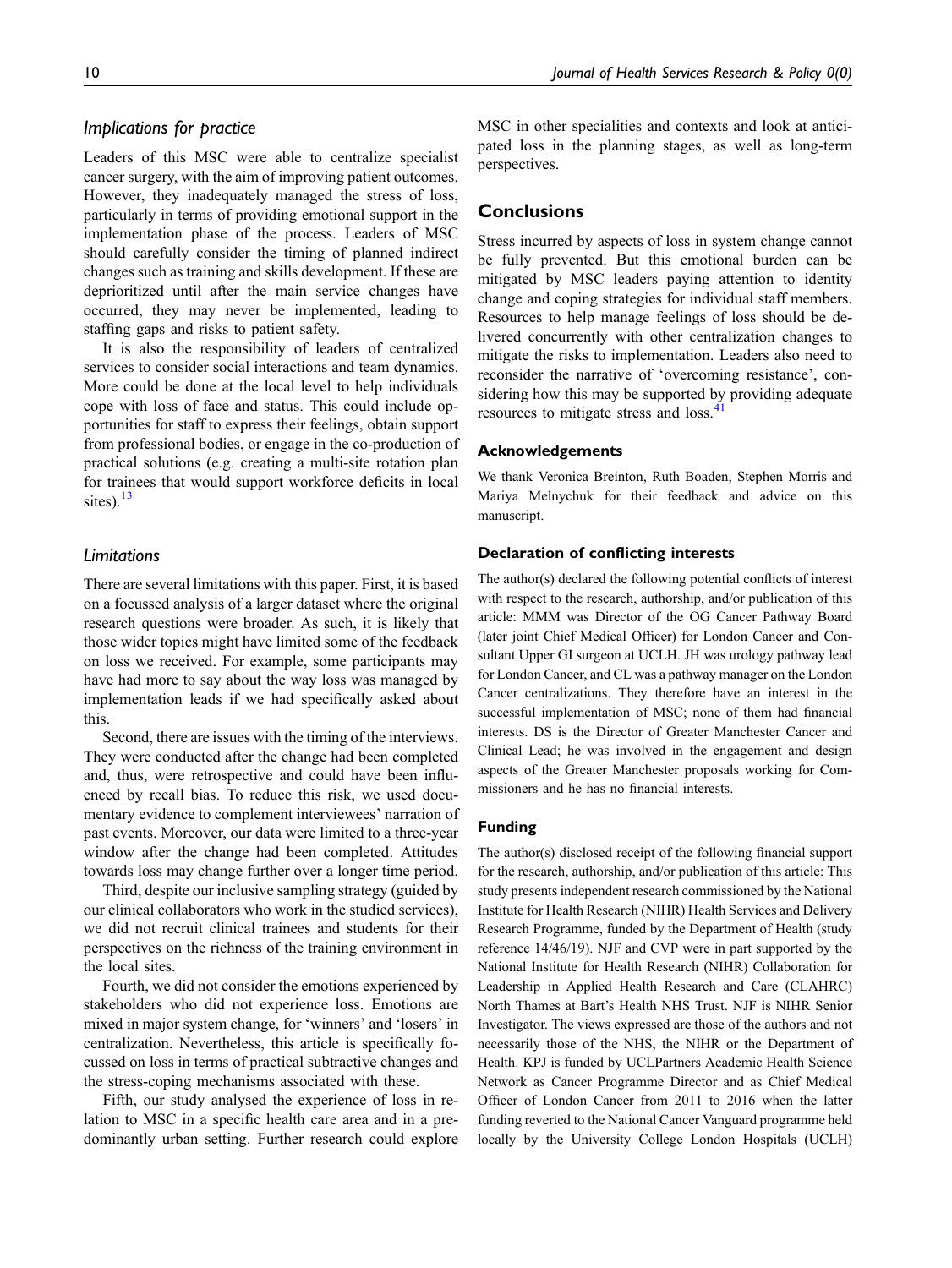Cancer Collaborative on behalf of all acute provider trusts in North Central and North East London and West Essex. London Cancer received funding from NHS England (London Region). The National Cancer Vanguard receives funding from NHSE New Care Models programme.

#### Ethics approval

This study was reviewed and approved by the Proportionate Review Sub-committee of the NRES Committee Yorkshire & the Humber - Leeds (reference number: 15/YH/0359).

# ORCID iDs

Georgia B Black **I** <https://orcid.org/0000-0003-2676-5071> Angus I G Ramsay **b** <https://orcid.org/0000-0002-4446-6916> Cecilia Vindrola-Padros [https://orcid.org/0000-0001-7859-](https://orcid.org/0000-0001-7859-1646) [1646](https://orcid.org/0000-0001-7859-1646)

Catherine Perry  $\bullet$  <https://orcid.org/0000-0002-8496-6923> Caroline S Clarke **ID** <https://orcid.org/0000-0002-4676-1257> Kathy Pritchard-Jones **b** <https://orcid.org/0000-0002-2384-9475> Axel Bex **b** <https://orcid.org/0000-0002-8499-2662> Maxine G B Tran **I** <https://orcid.org/0000-0002-6034-4433> David C Shackley **b** <https://orcid.org/0000-0001-8326-2556> John Hines **b** <https://orcid.org/0000-0002-5041-7694> Muntzer M Mughal **ID** <https://orcid.org/0000-0002-0086-5456> Naomi J Fulop **D** <https://orcid.org/0000-0001-5306-6140>

#### Supplemental Material

Supplemental material for this article is available online.

#### References

- <span id="page-10-0"></span>1. Fulop NJ, Ramsay AI, Perry C, et al. Explaining outcomes in major system change: a qualitative study of implementing centralised acute stroke services in two large metropolitan regions in England. Implementation Sci 2016; 11: 1.
- <span id="page-10-1"></span>2. Turner S, Ramsay A, Perry C, et al. Lessons for major system change: centralization of stroke services in two metropolitan areas of England. J Health Serv Res Policy 2016; 21: 156–165.
- <span id="page-10-2"></span>3. Best A, Greenhalgh T, Lewis S, et al. Large-system transformation in health care: a realist review. The Milbank Quarterly 2012; 90: 421–456.
- <span id="page-10-3"></span>4. Jones L, Fraser A and Stewart E. Exploring the neglected and hidden dimensions of large-scale healthcare change. Sociol Health Illn 2019; 41: 1221–1235.
- <span id="page-10-4"></span>5. Fraser A, Baeza J, Boaz A, et al. Biopolitics, space and hospital reconfiguration. Soc Sci Med 2019; 230: 111-121.
- <span id="page-10-5"></span>6. Fulop N, Protopsaltis G, King A, et al. Changing organisations: a study of the context and processes of mergers of health care providers in England. Soc Sci Med 2005; 60: 119–130.
- <span id="page-10-6"></span>7. Garside P. Are we suffering from change fatigue? BMJ Quality Safety 2004; 13: 89–90.
- <span id="page-10-7"></span>8. Hutchinson M, Vickers MH, Jackson D, et al. 'I'm gonna do what i wanna do.' Organizational change as a legitimized

vehicle for bullies. Health Care Management Review 2005; 30: 331–336.

- <span id="page-10-8"></span>9. Bell E and Taylor S. Beyond letting go and moving on: new perspectives on organizational death, loss and grief. Scandinavian J Management 2011; 27: 1–10.
- <span id="page-10-9"></span>10. Kiefer T. Understanding the emotional experience of organizational change: Evidence from a merger. Advances Developing Human Resources 2002; 4: 39–61.
- <span id="page-10-10"></span>11. Rooney D, Paulsen N, Callan VJ, et al. A new role for place identity in managing organizational change. Management Commun Quarterly 2010; 24: 44–73.
- <span id="page-10-11"></span>12. Wiedner R and Mantere S. Cutting the cord: Mutual respect, organizational autonomy, and independence in organizational separation processes. Administrative Sci Quarterly 2019; 64: 659–693.
- <span id="page-10-12"></span>13. Smollan R and Pio E. Organisational change, identity and coping with stress. New Zealand J Employment Relations 2017; 43: 56.
- <span id="page-10-13"></span>14. Corley KG and Gioia DA. Identity ambiguity and change in the wake of a corporate spin-off. Administrative Science Quarterly 2004; 49: 173–208.
- <span id="page-10-14"></span>15. Conner D. Managing at the speed of change: How resilient managers succeed and prosper where others fail. New York, NY: Random House, 1993.
- <span id="page-10-15"></span>16. Oreg S. Resistance to change: Developing an individual differences measure. J Applied Psychology 2003; 88: 680.
- <span id="page-10-16"></span>17. House J. Work stress, and social support. Reading, MA: Addison-Wesley Pub Co, 1981.
- <span id="page-10-17"></span>18. Clarke C, Hope-Hailey V and Kelliher C. Being real or really being someone else? Change, managers and emotion work. European Management J 2007; 25: 92–103.
- <span id="page-10-18"></span>19. Vindrola-Padros C, Ramsay AI, Perry C, et al. Implementing major system change in specialist cancer surgery: The role of provider networks. J Health Serv Res Policy 2021; 26: 4–11.
- <span id="page-10-19"></span>20. Gooiker GA, van Gijn W, Wouters MW, et al. Systematic review and meta-analysis of the volume–outcome relationship in pancreatic surgery. British J Surg 2011; 98: 485–494.
- <span id="page-10-20"></span>21. Department of Health. Guidance on Commissioning Cancer Services: Improving Outcomes in Upper Gastro-intestinal Cancers: the Manual. London, UK: Department of Health, 2001.
- <span id="page-10-21"></span>22. NICE. Improving outcomes in urological cancers: Cancer service guideline [CSG2]. London, UK: NICE, 2002.
- <span id="page-10-22"></span>23. NHS England. Five year forward view. England, UK: NHS England. [www.england.nhs.uk/wp-content/uploads/2014/10/](http://www.england.nhs.uk/wp-content/uploads/2014/10/5yfv-web.pdf) [5yfv-web.pdf](http://www.england.nhs.uk/wp-content/uploads/2014/10/5yfv-web.pdf) (2014, accessed 10th January 2020).
- <span id="page-10-23"></span>24. NHS Commissioning support for London. Cancer Services Case for Change. UK: NHS England, 2010.
- <span id="page-10-24"></span>25. Fulop NJ, Ramsay AI, Vindrola-Padros C, et al. Reorganising specialist cancer surgery for the twenty-first century: a mixed methods evaluation (RESPECT-21). Implementation Sci 2016; 11: 155.
- <span id="page-10-25"></span>26. Bevan H and Fairman S. The new era of thinking and practice in change and transformation: a call to action for leaders of health and care. England, UK: United Kingdom NHS Improving Quality LeedsUK Government White Paper, 2014.